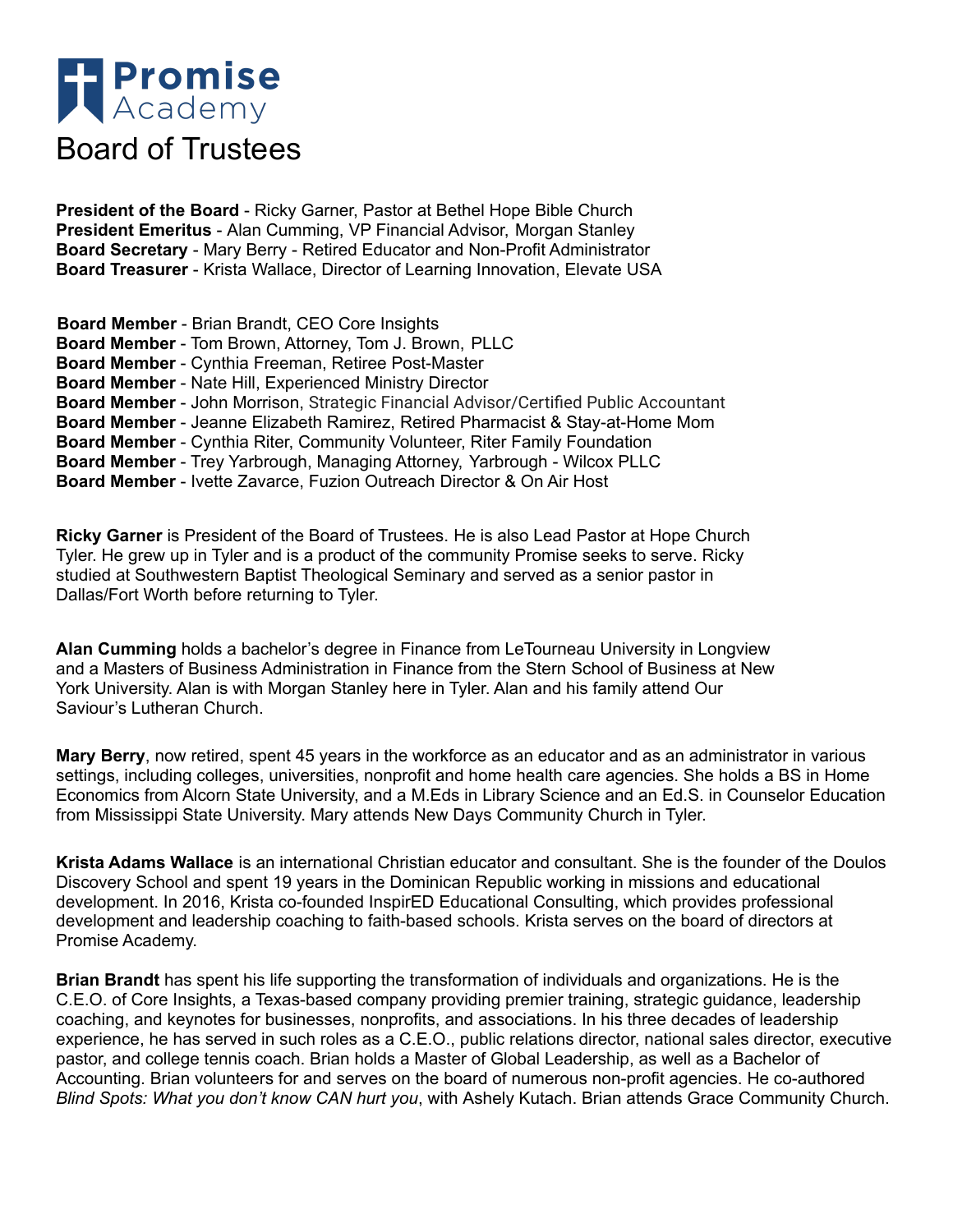**Tom Brown**, has practiced 38 years as an attorney. He focuses his practice on estate and asset preservation planning for clients through the use of trusts, wills, partnerships, limited liability companies, corporations, tax planning and other planning techniques. He is a member of the Board of Hospice of East Texas, Christus TMFHS Foundation, Tejas Missions, and he is the former President of Big Brothers and Big Sisters organization. Tom and his wife, Julie, have been married for 41 years. Have two children, Katie and Adam, and three fabulous grandchildren, Will, Eleanor, and Piper. Tom attends Marvin United Methodist Church.

**Cynthia Freeman** is a retiree of the USPS North Texas District Operations Support, which she was responsible for the East Texas 755-759 Area. She holds a business degree in Accounting from Tyler Commercial College. She moved to Tyler after graduating from school in Jacksonville, TX. Cynthia is very active in the Promise community as evidenced by her work with children, youth, and parents. Cynthia attends Bethel Hope Church.

**Nate Hill** has been the Area Director for Young Life since June of 2017. Nate is a strong community and social services professional that studied Christian Leadership at Southwestern Christian University. Nate is an experienced Ministry Director as he has also worked as The Mentoring Alliance's Mentor Coordinator and as the Executive Pastor/ Community Outreach Coordinator at New Holy Trinity Church. He is skilled in Fundraising, Leadership, Nonprofit Management, Community Outreach, and Youth Development. Nate attends Bethel Hope Church.

**John Morrison** grew up in Tyler, Texas, graduating from Robert E. Lee High School. He graduated with a Bachelor's degree in Accounting and a Master's of Taxation from Baylor University, where he also met his wife, Ashley. After graduation, John and Ashley pursued opportunities in Texas and Alaska, but family commitments and a desire to return home and open an accounting practice led them back to Tyler. They have two beautiful daughters, and a resident mutt named Earl who keeps an eye on the whole crew.Throughout his career, John has used his financial insight and knowledge of tax law to assist his clients through their toughest challenges with outstanding results. He holds both a Texas Certified Public Accountant (CPA) license and a Certified Valuation Analyst (CVA) certification, is a Real Estate Broker and is an active participant in several professional and charitable organizations.

**Jeanne Elizabeth Ramirez** a stay at home mom. She grew up in New Mexico and graduated from the University of New Mexico College of Pharmacy in 1991. She was a Pharmacist in the ICU at Scott and White Hospital in Temple, Texas where she met her husband, Rigo. They have been married for 25 years and have 3 children. She has served on the school board at Grace Community School for 5 years and also on various committees there. They attend church at Grace Community Church.

**Cynthia Riter** has been an active community volunteer in Tyler for many years. She was an educator in Austin and Houston before moving to Tyler 39 years ago. She also currently serves on the board of the Literacy Council of Tyler and is on the Advisory Council for the School of Education and Psychology at the University of Texas at Tyler. She also served as a board member and past president of the Alzheimer's Alliance of East Texas. Cynthia has been married to her husband, Whit, for 43 years, and they have a son and daughter-in-law, Paxton and Elise, and two grandsons, Dub and Boots. She is a member of Grace Community Church.

**Trey Yarbrough** is an attorney with Yarbrough - Wilcox, PLLC, and has been in private practice in Tyler for forty years. He has previously been a board member of All Saints Episcopal School and mentors a young man through Mentoring Alliance. He and his wife, Paula, a Tyler native, have been married for thirty-nine years, and have two adult children and two grandsons. Trey is a member of Christ Episcopal Church.

**Ivette Zavarce** was born in Caracus, Venezuela and came to Tyler 12 years ago with her dear husband and two young children. Ivette has a degree in Advertising and Social Communication and has worked many years in the Marketing area. Since she came to Tyler, she has served in many different non-profit organizations, such as Children's Advocacy Center, The Mentoring Alliance, Texas Children's Hospital and also worked at Brookshire's Grocery Store Company as a Multicultural Marketing Coordinator for many years.